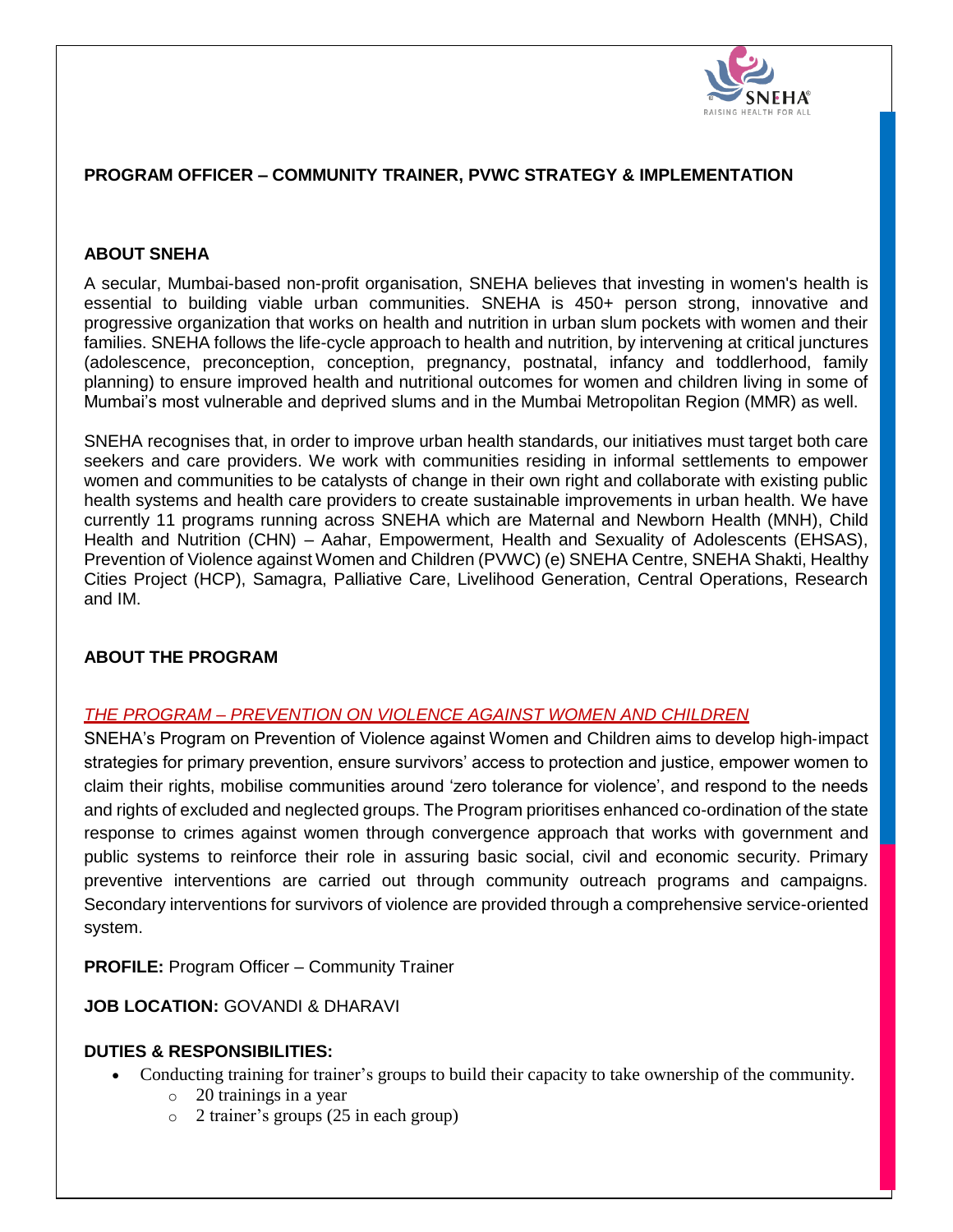- Documenting all session, events, case stories, process of group formation and program related activities
- Monitoring and supervision of community organizers to achieve monthly deliverables
	- o Weekly meetings with team
	- o Regular field visits to mentor them
	- o Help COs in mobilization
- Ensure smooth functioning of fellowship program
	- $\circ$  Guide, mentor and monitor formation and implementations of 2 fellowship programs
- Organizing awareness campaigns on the issue of gender based violence
- Assisting PC in managing the administration and finance related compliance for the project
- Documenting all session, events, case stories, process of group formation and all program related activities documentations
- Planning and smooth implementation of volunteer's Exposure visits.

#### **Other tasks :**

#### **Documentation:**

- Maintain beneficiaries and other data update in CommCare
- Area mapping, household and beneficiary registration
- Prepare case stories on monthly basis
- Maintaining data of all designated households, individual beneficiary in CommCare and if required in physical registers/book
- Prepare a monthly calendar of activities/events

## **MANAGEMENT & REPORTING**

Reporting to Program Coordinator

# **QUALIFICATIONS & EXPERIENCE**

- 1.Minimum graduate (BSW/ MSW preferred)
- 2.At least three years' work experience with NGO.
- 3**.** Hindi- and Marathi speaking skills are desirable.
- 4..MS Office skills are necessary.
- 5.Prior experience in working with survivors of gender-based violence is desirable.